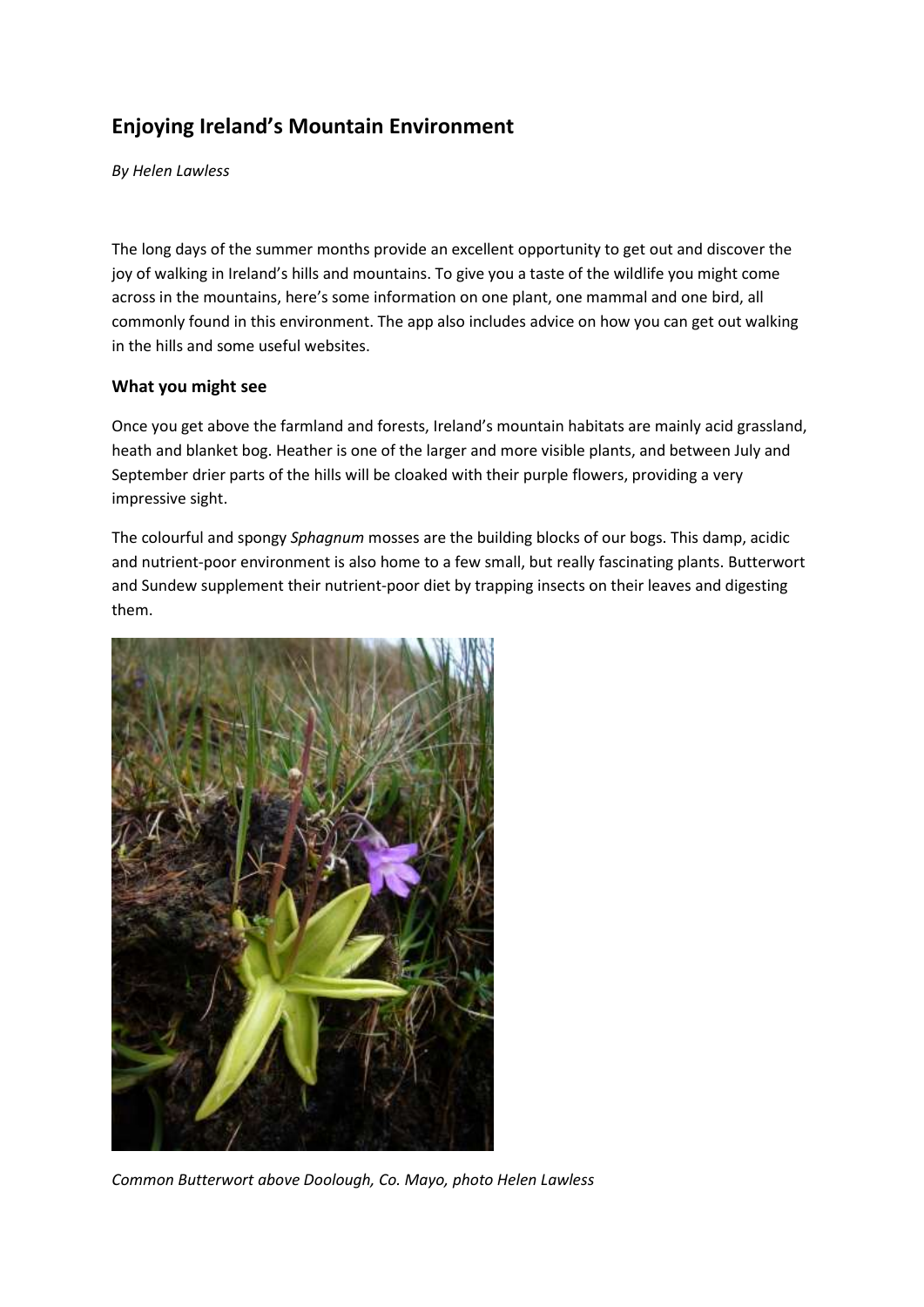**Butterwort** is a very distinctive plant, its rosette of yellow-green leaves (about 5cm across), clings to the ground in a star-shape. Butterwort is found on wet heaths and bogs, usually on bare ground and where water seeps from crags and rocks. Butterwort's violet flowers appear between May and July each year, as a single flower (about 1cm across) on a leafless stem of 5-10cm high.

Butterwort's tongue-shaped leaves are covered by microscopic glands that exude a sticky substance. If the glands are touched by a drop of rain, or a grain of sand, nothing happens, but if they come in contact with any nitrogenous material such as the body of an insect, the glands discharge an acid fluid that dissolves the insect. The resulting solution is then absorbed by the plant. The edges of Butterwort leaves are curled slightly inwards; if an insect alights near the margins, the leaf slowly curls a bit more, bringing additional glands in contact with the prey and thus hastening its absorption.

Butterwort is also known as bog violet and in Ulster known as St Patrick's Staff, due to the resemblance of the shape of the flower to a staff. It was said that one of the flowers sprang up wherever St. Patrick's own staff touched the ground on his travels over the bogs.

We have three species of Butterwort in Ireland and also three species of Sundew, another insectivorous plant. Sundew is more difficult to see, its reddish colour blends with the peat and the *Sphagnum* mosses, and the plant is often only 1-3cm in diameter. Butterwort and Sundew will typically trap small insects such as midges and spiders, but they can also capture larger prey such including wasps and even small dragon-flies.

Looking towards the larger creatures on the hills, you will often be lucky enough to see deer.



*Red Deer stag in Kerry during rut, photo Chris Barron*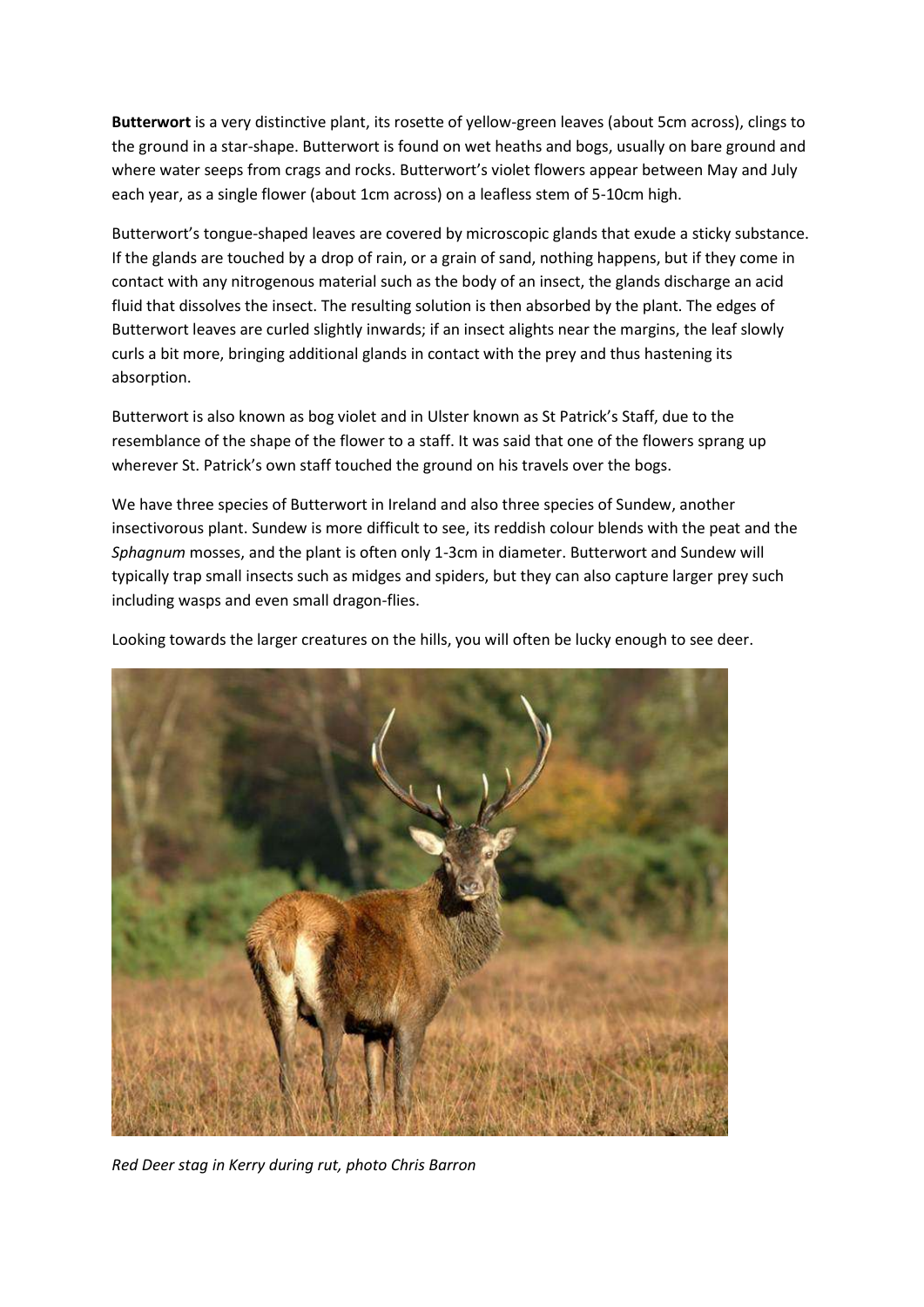#### **Deer**

Deer are Ireland's largest land mammals. Summer is a good time for deer on the hills, the weather is less harsh than during winter and they have more to eat. Calves are born in late May or June; over the summer the hinds and calves remain in separate groups to stags.

The stags shed their antlers in spring, their new antlers will be fully grown by the end of August, ready for the rut in the autumn.

Deer feed mainly in morning and late evening. Deer are herbivores - they eat green vegetation. As plant material is very tough, they spend a lot of time chewing their food. Deer have a complex digestive system, they bring some of their food back up, and 'chew the cud' like cattle, sheep and goats.

Walkers will often see a deer's white or cream rump patch as the deer bound away. This patch widens to warn other deer of danger. Deer moult in September and in the spring, their winter coat is rather grey, but the summer coat is brighter, sometimes chestnut coloured with white spots.

There are three species of wild deer commonly found in Ireland. Sika deer, the smallest of the three are the most numerous. Fallow deer are the most widespread, but found more in parks and woodland than on the mountains. Red deer, the largest of the three and our only native deer species are found in forestry and on the open mountain.

Wicklow has a lot more deer than any other county in Ireland. While there are Fallow deer in Wicklow, most of the Wicklow deer are Sika Red hybrids, the majority with stronger Sika characteristics. In 1860 Lord Powerscourt introduced four Sika deer to his estate near Enniskerry. Ireland's Sika deer population spread from this introduction. The Glenealo valley above the Miner's Village in Glendalough is one of the best areas in the Wicklow mountains to observe deer.

The Red deer found in Kerry are believed to be our only native deer herd. While once they would have been widespread, numbers declined due to hunting, and Red deer were absent from all counties except Kerry after the Great Famine. The red deer in Connemara and Donegal have been bred from re-introduced stock.

Looking to birdlife, while the Meadow Pipit is the commonest bird on the hills, and during spring walkers often hear the unmistakeable call of the Cuckoo, the Raven is one of the easiest birds to see and identify in the Irish mountains.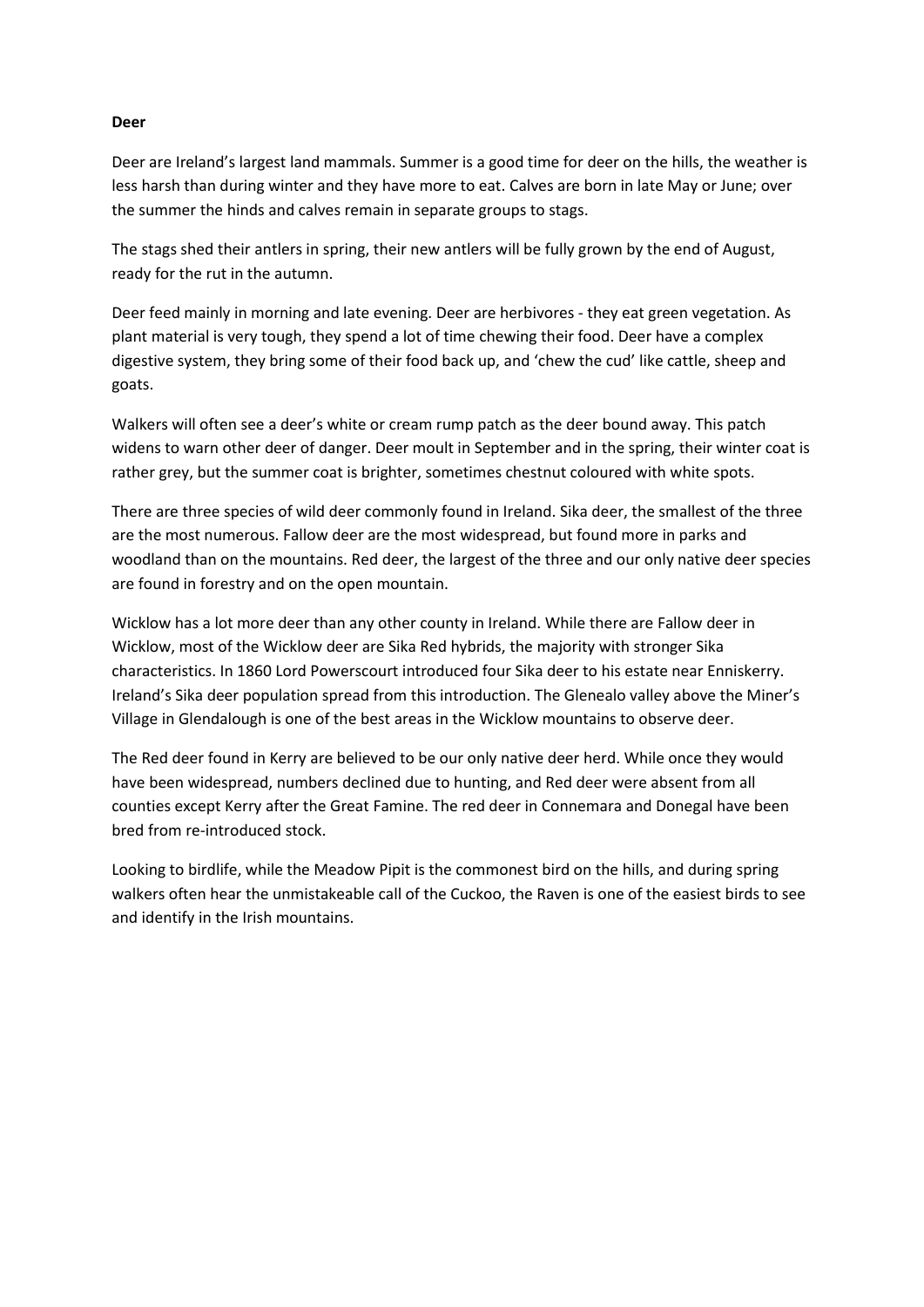

*Raven in flight, Co. Cork, photo www.wildlifesnaps.com*

#### **Raven**

The largest member of the crow family, the Raven, is slightly bigger than a Buzzard. A widespread resident bird, Ravens are found especially in upland areas. Your attention will be caught by their deep, croaking *pruk pruk* call and it's worth pausing to appreciate the Raven's acrobatic flight which sometimes includes tumbles and somersaults.

An all-black bird with glossy plumage, Ravens have long wings with 'fingers' at the end, their diamond-shaped tail also helps in identifying them.

While Ravens eat insects and berries, they feed largely on carrion. Ravens nest as early as February or March, even when there is still snow on the ground, so that they can avail of weaker birds and small animals that are unable to survive the winter.

The Raven's nest; a large affair of sticks, wool and heather, is typically on steep rocky ground, often under an overhang.

These highly intelligent birds have as many as 30 different calls; they form groups as juveniles and at about three years they pair off into lifelong monogamous relationships, ravens are also strongly loyal to their territory.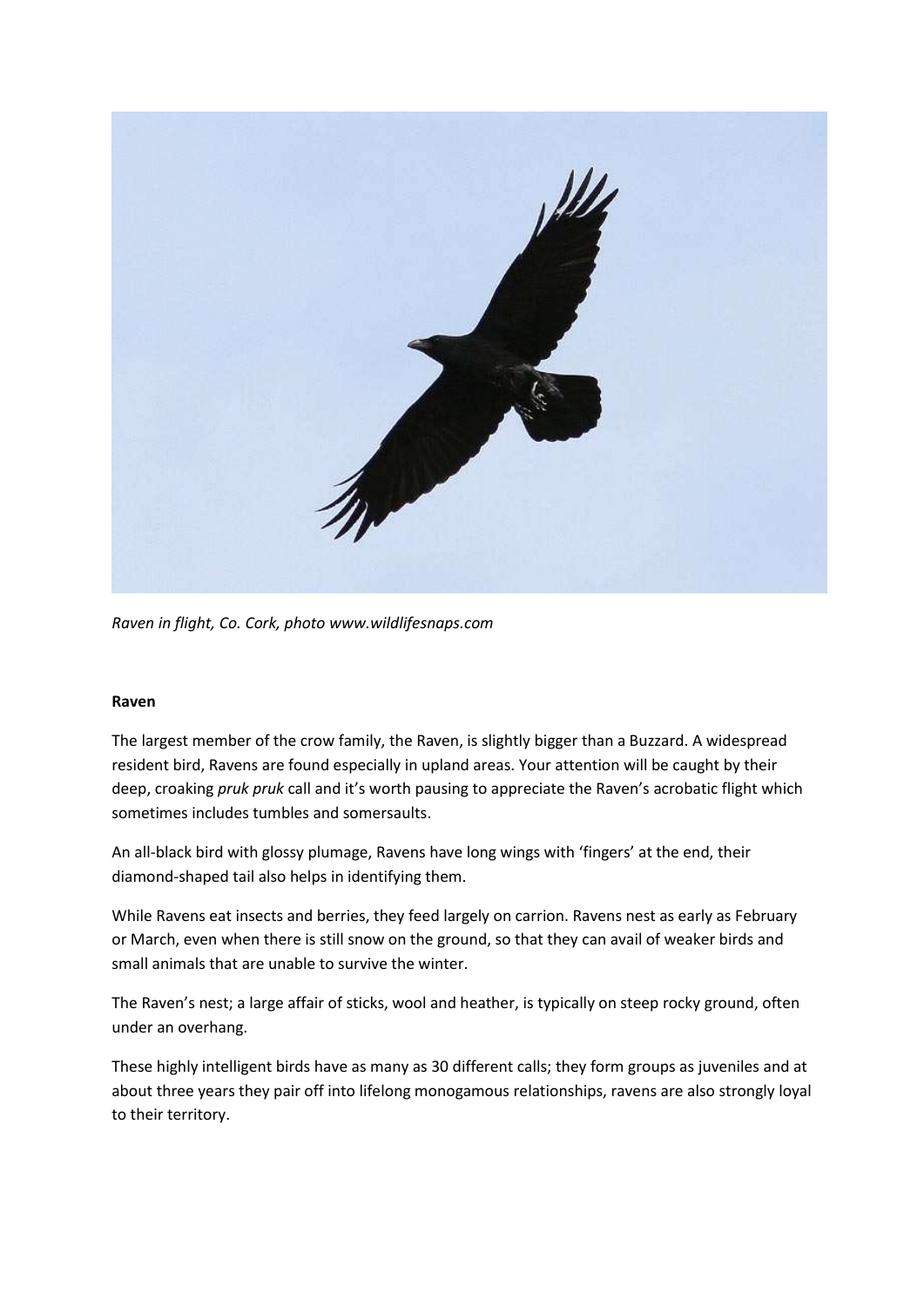### **Getting out there**

By spending a little time planning your walk you're certain to have a more enjoyable experience. Think about where you're going to go, what the weather will be like and what you need to take with you.

The [www.irishtrails.ie](http://www.irishtrails.ie/) website is a good place to start planning. The website has details of hundreds of marked walking routes across the country. It includes the Fáilte Ireland looped walks, Coillte's Mountain Access Routes and multi-day walks such as the Wicklow Way, Kerry Way, Western Way etc. You can download a printable map for most of the routes.

Be prepared for Ireland's changeable weather. If you plan to walk in the hills remember that the temperature will be lower there, the winds stronger and you are more likely to get rain. Mist is a serious problem; you can quickly lose all visibility, especially on coastal hills. Don't forget that due to the lack of shade, heat can also be an issue.

Mountaineering Ireland has published a leaflet with tips and safety advice for walkers. The leaflet can be downloaded fro[m http://www.mountaineering.ie/news/viewdetails.asp?ID=693,](http://www.mountaineering.ie/news/viewdetails.asp?ID=693) hard copies of the *Walk Safely* leaflet are available from Tourist Information Offices.

Learning to use a map and compass greatly improves your ability to get off trail and enjoy wilder, quieter places. A weekend of Mountain Skills Training is an excellent way to learn, or refresh, mapreading skills. Courses information and contact details for approved training providers are available in the Training and Safety section of [www.mountaineering.ie.](http://www.mountaineering.ie/)

A lot of people get to know the hills and gain the skills of hillwalking by joining a club. In addition to a regular programme of walks, most clubs have a strong social side. There are clubs all over the country, go to [www.mountaineering.ie](http://www.mountaineering.ie/) to find your nearest club.

## **Responsible enjoyment of the Irish countryside**

As increasing numbers of people seek the beauty and excitement of recreation in the Irish countryside, our collective mark on the natural environment increases. The impacts include litter, water pollution, disturbance of wildlife, damage to fences and loss of privacy for local residents.

These tips will help ensure your impact is a positive one:

Respect property - Most of the Irish countryside is privately owned, including mountain land and marked walking routes. As there is no legal right of entry to private land, walkers depend on the goodwill and tolerance of landowners. To maintain this goodwill, walkers should act responsibly and respect the landowner's wishes.

Park carefully - Take care when parking at gateways or on narrow roads, remember that large farm vehicles or the emergency services may need access. Do not leave valuables in your car.

Dogs can cause problems - Dogs may chase or frighten farm animals, wildlife and other people. Dogs in the countryside should always be on a lead. Only take dogs on the hills if you have the landowner's permission to do so.